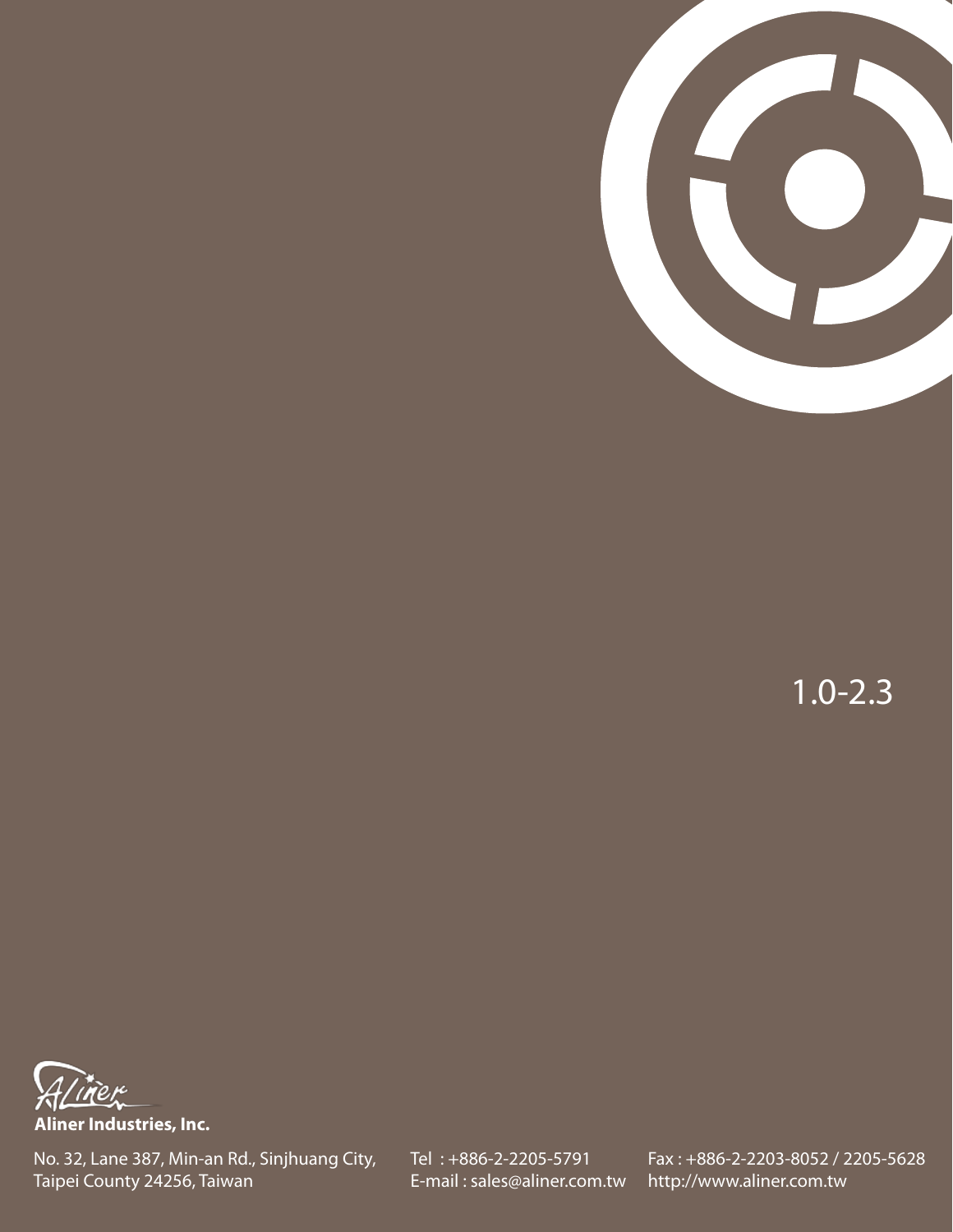# **1.0-2.3 - Description**

**Aliner 1.0/2.3 series is a compact design which provides a push-pull coupling system allowing quick installation; they are ideally suited to applications where space is limited. Aliner 1.0/2.3 coaxial connectors are 50 ohm units operating from 0~6 GHz.**

#### **Interface Mating Dimensions**

## **MALE :**



| LTR.         | <b>Millimeters / Inches</b> |                           |                |                  |  |  |
|--------------|-----------------------------|---------------------------|----------------|------------------|--|--|
|              |                             | <b>MINIMUM</b>            | <b>MAXIMUM</b> |                  |  |  |
| A -          |                             | $Q$ 2.30                  | Ø.091 nominal  |                  |  |  |
| <b>B</b> -   | 5.40                        | .213                      | 5.70           | .224             |  |  |
| $\mathsf{C}$ | Ø0.47                       | Ø.018                     | Ø0.52          | $\emptyset$ .020 |  |  |
| D-           |                             |                           | 1.15           | .045             |  |  |
| E -          |                             |                           | 5.50           | .217             |  |  |
| F-           | 4.50                        | .177                      |                |                  |  |  |
| $G -$        |                             | $Q$ 1.00 $Q$ 0.39 nominal |                |                  |  |  |
|              |                             |                           |                |                  |  |  |



|                | <b>Millimeters / Inches</b> |                |                    |                    |  |  |
|----------------|-----------------------------|----------------|--------------------|--------------------|--|--|
| LTR.           |                             | <b>MINIMUM</b> | <b>MAXIMUM</b>     |                    |  |  |
| A -            |                             | M5.5x0.5       |                    |                    |  |  |
| <b>B</b> -     | Ø3.00                       | Ø.118          | Ø3.06              | Ø.120              |  |  |
| $C -$          | $Ø$ 4.03                    | Ø.159          | Ø4.14              | $\varnothing$ .163 |  |  |
| D-             | 0.50                        | .020           | 0.60               | .024               |  |  |
| Ε-             | 1.80                        | .071           | 1.90               | .075               |  |  |
| $F -$          | $30^\circ \pm 2^\circ$      |                |                    |                    |  |  |
| $G -$          | 5.80                        | .228           | 5.90               | .232               |  |  |
| н.             | 6.40                        | .252           | 6.50               | .256               |  |  |
| $\mathsf{I}$   | 1.15                        | .045           | 1.75               | .069               |  |  |
| J -            | 4.50<br>.177                |                |                    |                    |  |  |
| $K -$          | Ø 1.00 Ø .039 nominal       |                |                    |                    |  |  |
| $\mathsf{I}$ . | R <sub>0.75</sub>           | R.030          | R <sub>0.85</sub>  | R.033              |  |  |
| М -            |                             |                | R <sub>0</sub> .30 | R.011              |  |  |
| Ν-             | Ø3.53                       | Ø.139          | Ø3.60              | Ø.142              |  |  |
|                |                             |                |                    |                    |  |  |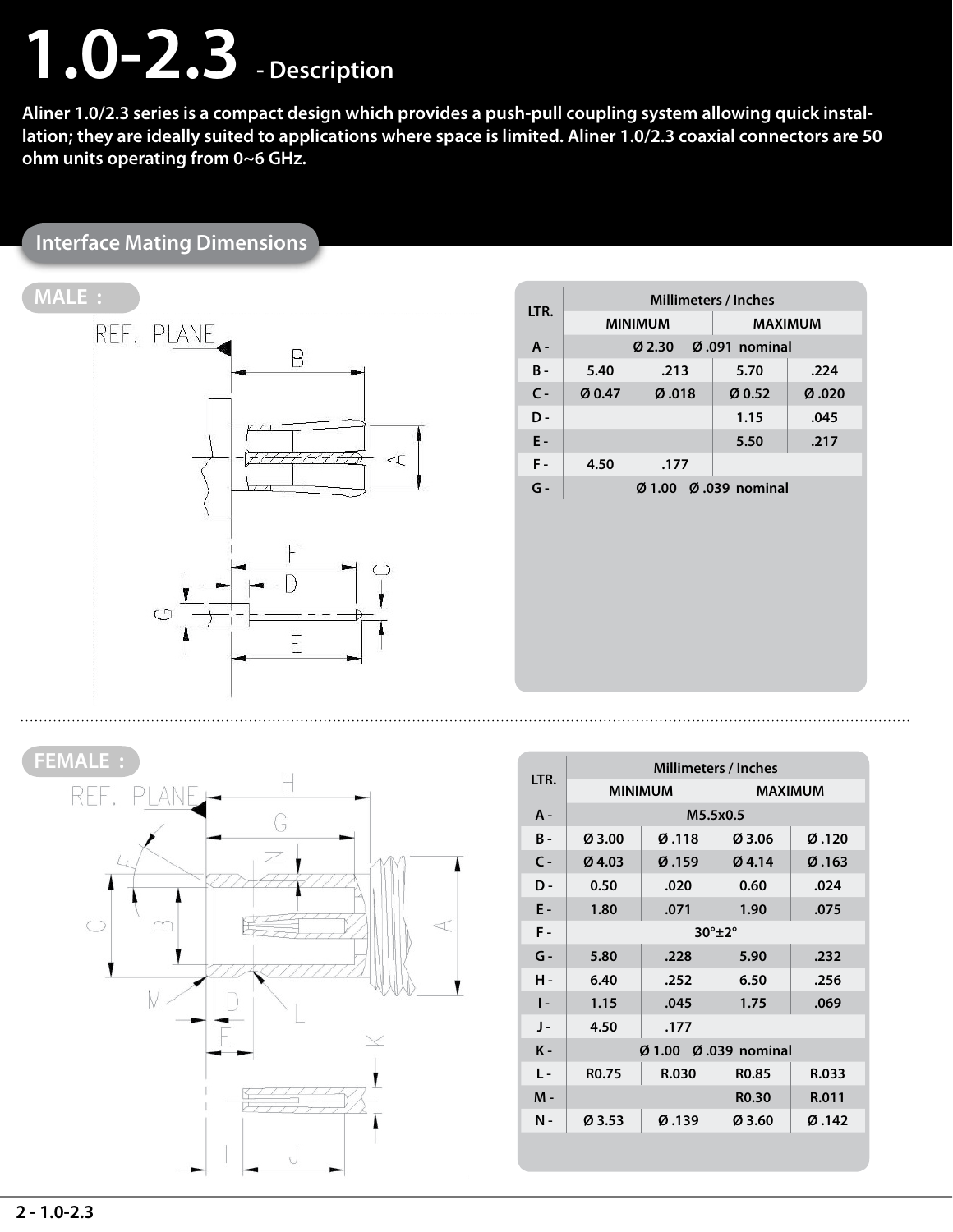

#### **Technical Data**

### **Material / Finish :**

|                              | <b>Material</b>                                                                                 | <b>Finish</b>          |
|------------------------------|-------------------------------------------------------------------------------------------------|------------------------|
| <b>Connector body</b>        | Brass per (QQ-B-626 or JIS-C3604B)                                                              | Nickel or gold plating |
| <b>Center contact male</b>   | Brass per (QQ-B-626 or JIS-C3604B)                                                              | Gold plating           |
| <b>Center contact female</b> | Beryllium copper per (QQ-C-530 or JIS-C1730) or<br>Phosphor bronze per (QQ-B-750 or JIS-C5441B) | Gold plating           |
| <b>Insulator</b>             | <b>PTFE</b>                                                                                     | <b>None</b>            |

### **Electrical :**

| <b>Nominal impedance</b>        | $50\Omega$                                                                        |
|---------------------------------|-----------------------------------------------------------------------------------|
| Frequency up to                 | $6.0$ GHz                                                                         |
| <b>VSWR</b>                     | $1.35$ max.                                                                       |
| <b>Working voltage</b>          | 250 Volts rms max.                                                                |
| Dielectric withstanding voltage | 1000 Volts rms min.                                                               |
| <b>Insulation resistance</b>    | 1000 $M\Omega$ min.                                                               |
| <b>Contact resistance</b>       | center conductor 4.0 m $\Omega$ initial<br>outer conductor 2.0 m $\Omega$ initial |

#### **Mechanical & Environmental :**

| <b>Mating</b>              | Snap on coupling                            |
|----------------------------|---------------------------------------------|
| <b>Cable retention</b>     | 2.3 Kgf typical                             |
| <b>Durability</b>          | $\geq$ 500 cycles                           |
| <b>Engagement force</b>    | 2.75 kgf max.                               |
| <b>Disengagement force</b> | 0.4 kgf min.                                |
| <b>Temperature range</b>   | $-55^{\circ}$ C to $+155^{\circ}$ C         |
| <b>Vibration</b>           | Per MIL-STD-202 Method 204 Test Condition D |
| Corrosion                  | Per MIL-STD-202 Method 101 Test Condition B |